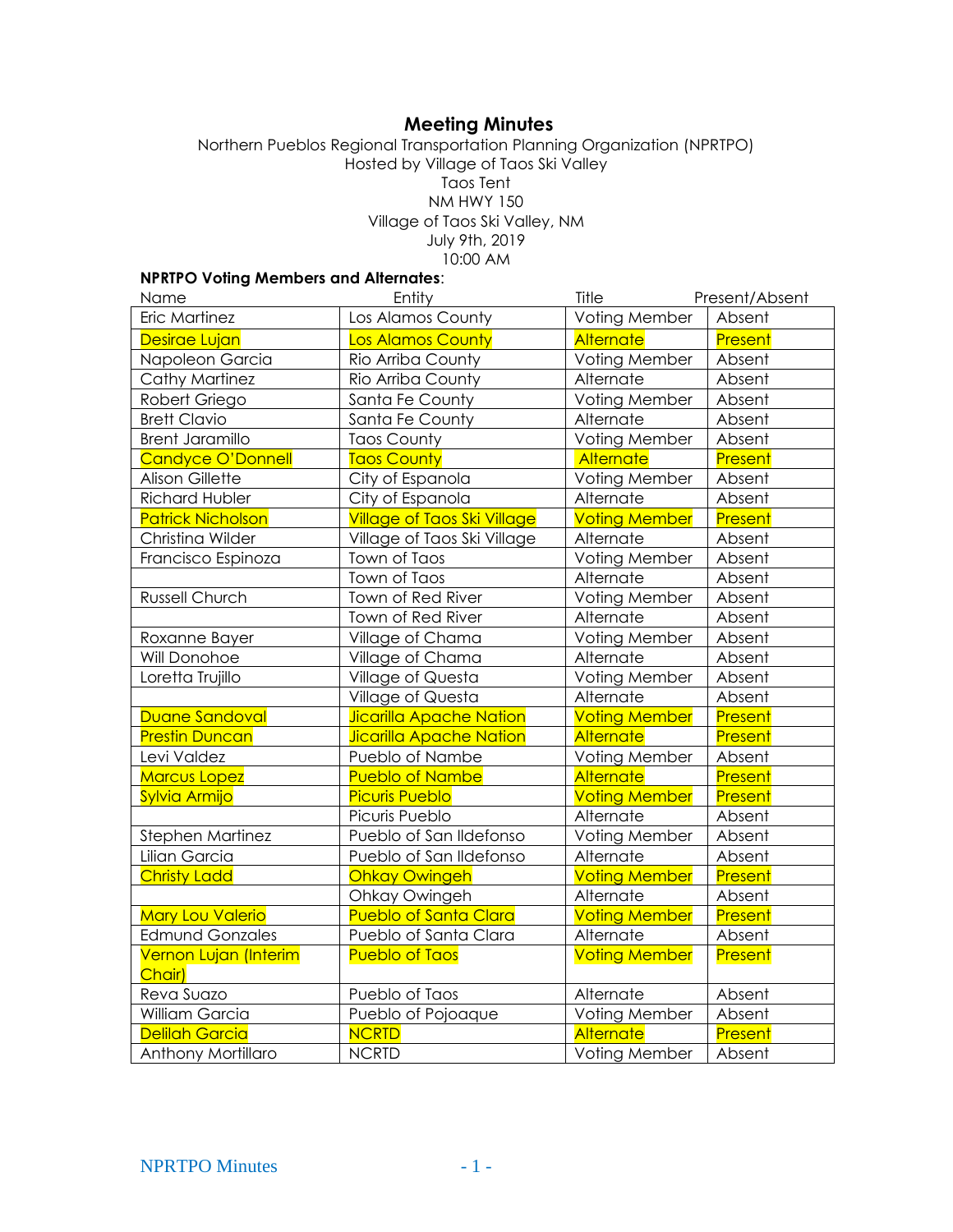### **NCNMEDD/NPRTPO Staff**

Dennis T. Salazar NCNMEDD – RTPO Program Manager/Planner

### **NMDOT Staff**

| David Quintana        | NMDOT District-5        |
|-----------------------|-------------------------|
| Stephen Lopez         | <b>NMDOT District-5</b> |
| Joseph Moriarty       | NMDOT Planning Liaison  |
| Lisa Neie             | <b>FHWA</b>             |
| Charles E. Trujillo   | <b>NMDOT</b>            |
| <b>Isabel Herrera</b> | <b>NMDOT</b>            |
| Zachariah Mondragon   | <b>NMDOT</b>            |

# **Guest Members**

| Debra Chavez  | Taos County       |
|---------------|-------------------|
| Ramon Pacheco | Taos County       |
| Ben           | Los Alamos County |

### **I. Call Meeting to Order**

The Meeting was called to order at 10:24 A.M. by NPRTPO Interim Chair Vernon Lujan, Taos Pueblo.

### **II. Pledge of Allegiance**

The Pledge of Allegiance as led by all members of the NPRTPO Board.

### **III. Welcome and Introductions/Public Comments:**

Individual introductions were conducted by each NPRTPO member and guests. Interim Chair Vernon Lujan thanked Patrick Nicholson and the Village of Taos Ski Valley for hosting the NPRTPO Meeting. Mr. Nicholson welcomed everyone to Village of Taos Ski Valley.

There were no public comments.

### **IV. Approval of the Agenda:**

Interim Chair Lujan, called for a motion to approve the agenda Candyce O'Donnell, Taos County, made the motion to approve the agenda; the motion was seconded by Christy Ladd, Ohkay Owingeh Pueblo. The motion passed and all voted in favor.

### **V. Approval of the Minutes: June 5th, 2019 – City of Espanola**

Interim Chair Lujan called for a motion to approve the minutes as submitted. Christy Ladd, Ohkay Owingeh Pueblo, made the motion to approve the minutes; the motion was seconded by Patrick Nicholson, Village of Taos Ski Valley. The motion passed and all voted in favor.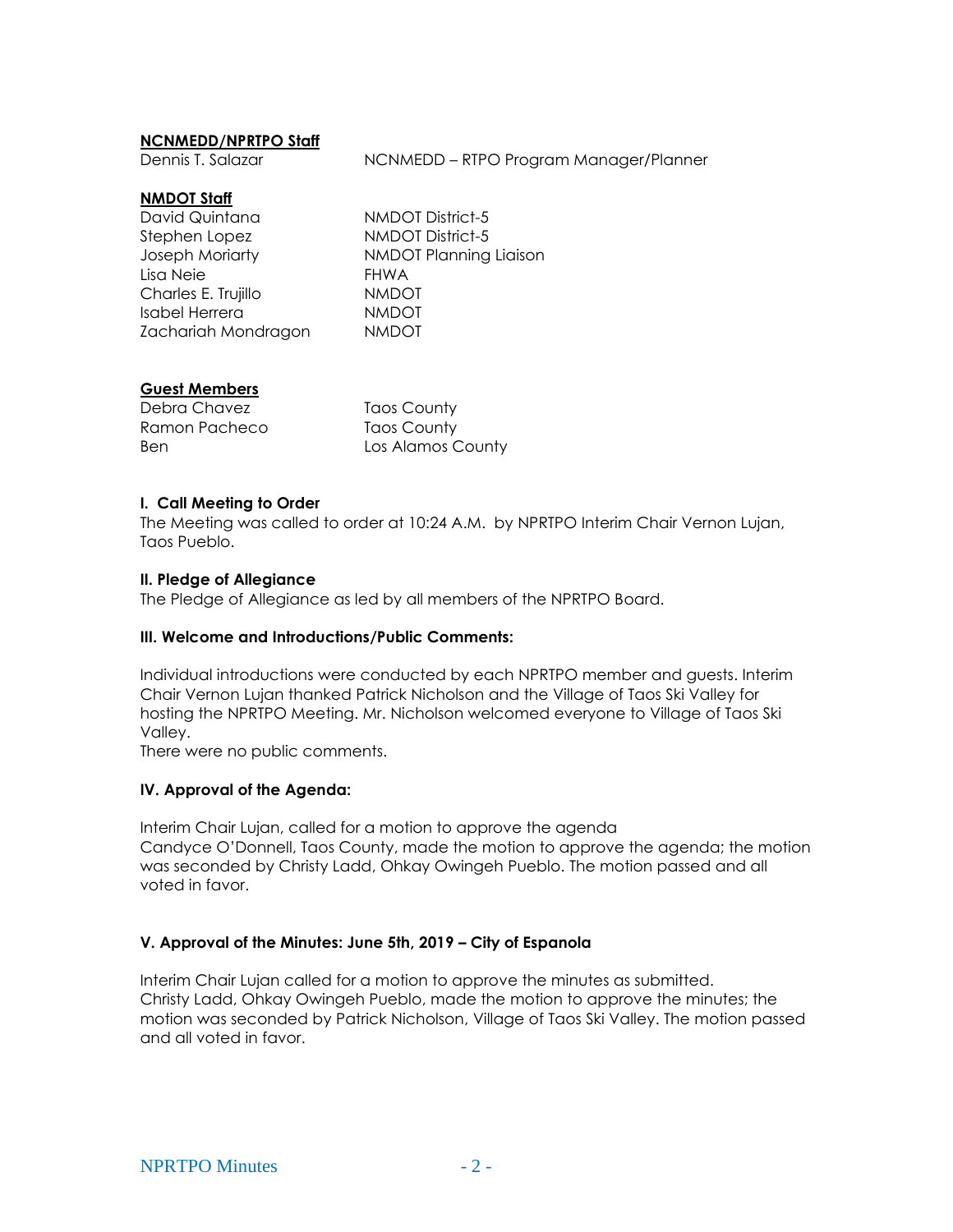### **VI. Introduction of NCNMEDD Community Development Director, Lesah Sedillo**:

NPRTPO Planner/Program Manager Dennis T. Salazar advised the Board that unfortunately Ms. Lesah Sedillo was not able to make the meeting. Ms. Sedillo is currently in transition to the Community Development Director from the Non-Metro AAA side of NCNMEDD. Ms. Sedillo also had to stay back at the office to continue working on Quarterly Reports that were due to NMDOT by 7/12/19. Mr. Salazar advised that Ms. Sedillo is very excited to start in her new position and is looking forward to meeting with everyone as a group and individually. Mr. Salazar stated that Ms. Sedillo brings a great amount of experience to the RTPOs and is looking forward to Lesah meeting with everyone from NPRTPO.

### **VII: Introduction of NMDOT D-5 Planning Liaison, Joseph Moriarty:**

Interim Chairman Lujan introduced and welcomed the new NPRTPO Planning Liaison Joseph Moriarty. Mr. Moriarty thanked everyone for graciously welcoming him and spoke a little bit about himself. Mr. Moriarty let the Board know that he is looking forward to a great and productive working relationship. Mr. Moriarty is also the Planning Liaison for NERTPO and MPOs as well.

# **VIII. Discussion – Nominations of Chairman and Vice-Chairman NPRTPO Board**

RTPO Program Manager Salazar advised the Board about what options they have regarding the nominations of Chair and Vice-Chair of the NPRTPO Board. Mr. Salazar read a portion of the NPRTPO By-laws which states the options what can be done due to former Chair Ms. Stacey McGuire leaving. The Board Elections are normally held in September of each year but due to the vacancy the Board had the option to have an election to fill the remaining term of Ms. McGuire or to keep current Vice-Chair Mr. Vernon Lujan as the Interim Chair until the normal election. The Board agreed that Mr. Lujan will remain as Interim Chair until the normal election in September. Although this was just a discussion item the Board did agree that Commissioner Candyce O'Donnell will serve as Vice-Chair only as back-up only if Mr. Lujan is unable to make a meeting prior to the September election, then Ms. O'Donnell will run the meeting.

Mr. Salazar advised the Board Members to consider being nominated if they wish to become Chair and Vice-Chair. The nominations will take place at the September meeting.

# **IX. Presentation: Title VI Implementation (Lisa Neie, Civil Rights Specialist, FHWA-NM)**

Ms. Lisa Neie, Civil Rights Specialist for FHWA gave a slide-show presentation on Title VI Implementation. Ms. Neie was available to answer questions from the Board and advised that she will be sending a copy of the presentation to Mr. Salazar to distribute to the Board Members. Ms. Neie also advised that she can be reached at Office Phone Number (505) 820-2036, Cell Phone (505) 795-8166 or via e-mail at [lisa.neie@dot.gov](mailto:lisa.neie@dot.gov)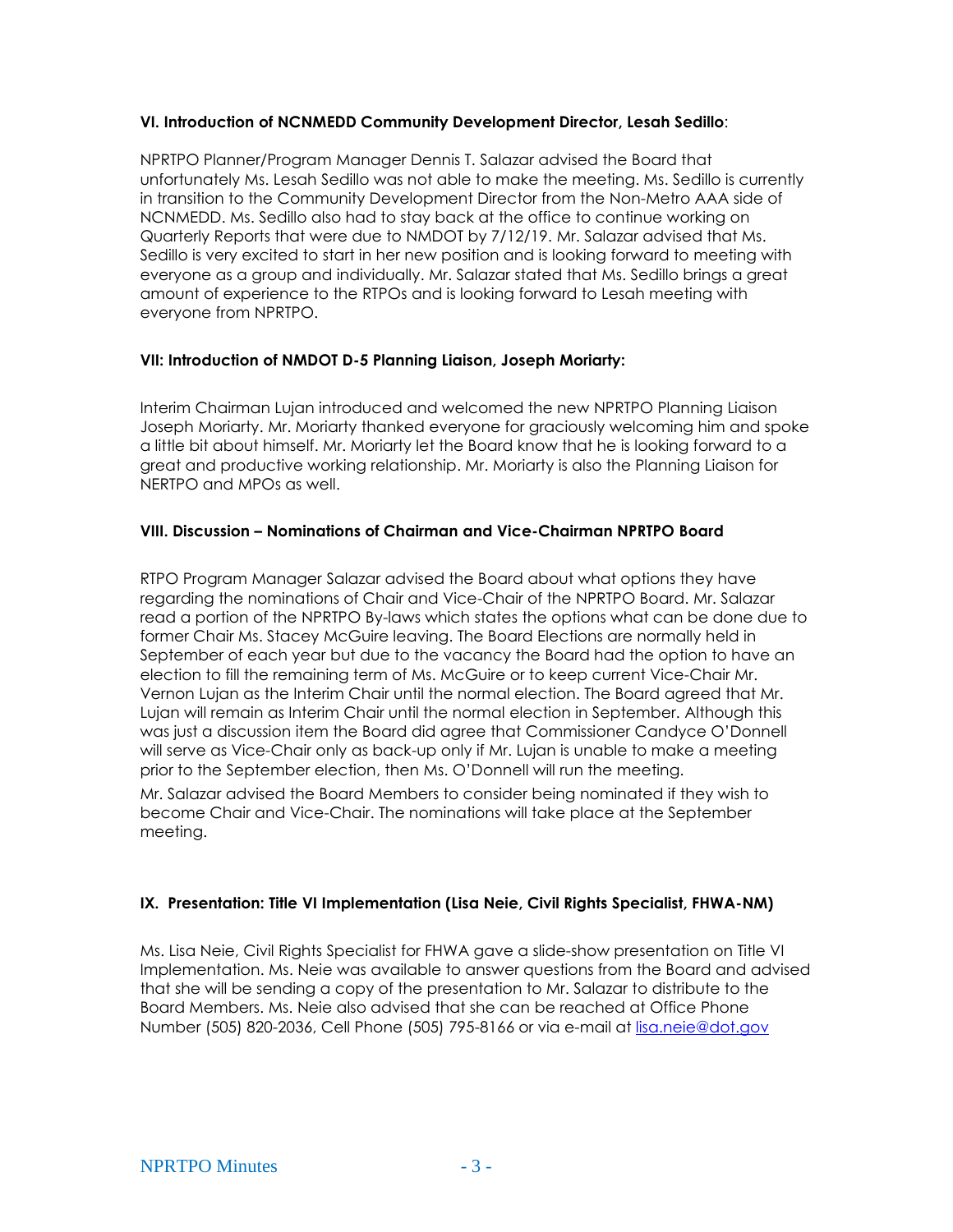# **X. NPRTPO Open Meetings Act Resolution 2019-01 (Action Item)**

RTPO Program Manager Salazar presented the 2019-01 Open Meetings Act Resolution to the Board. Mr. Salazar stated that the Open Meetings Act must come before the RTPO Board every year and is requesting approval.

Patrick Nicholson, Village of Taos Ski Valley, made the motion to approve the Open Meetings Act Resolution 2019-01; the motion was seconded Candyce O'Donnell, Taos County. The motion passed and all voted in favor.

### **XI. NPRTPO List of Projects from most recent "Call for Projects" (Action Item)**

RTPO Program Manager Salazar presented the list of projects that NMDOT D-5 recommended for review. The projects were from Los Alamos County, Village of Taos Ski Valley, Town of Red River, and two from Taos County, these entities gave presentations regarding their projects at the June 2019 meeting. David Quintana and Stephen Lopez from NMDOT D-5 gave a brief update regarding the projects and submittal to NMDOT for final review. Mr. Salazar advised that the NMDOT Board of Commissioners will be meeting in August to decide on which projects have been approved. Notice should be given sometime between middle September to middle October.

There was discussion regarding adding the projects from Ohkay-Owingeh Pueblo as they have been in discussions with NMDOT D-5, as well as Taos Pueblo to add their specific projects to the "Call for Projects List. However, the final list was submitted to the NMDOT General Office as requested on June 14, 2019. There was also discussion by the District stating that the Ohkay-Owingeh project was a state lead project. NMDOT, Ohkay-Owingeh Pueblo and Taos Pueblo will be discussing details about their specific projects.

The NPRTPO RTIPR will also be brought before the NPRTPO Board in the coming months for discussion and for a vote for inclusion of projects into the RTIPR.

Interim Chair Lujan, Taos Pueblo, made a motion to make all of the projects listed as a ranking of #1; the motion was seconded by Mary Lou Valerio, Santa Clara Pueblo. The motion passed and all voted in favor.

### **XII. NPRTPO Project Tracking, Monitoring and Reporting**

NPRTPO Interim Chair Lujan called on Board Members around the room asking if they would like to speak about specific projects in their respective communities. Various updates were given along with some questions from members in the room regarding specific projects.